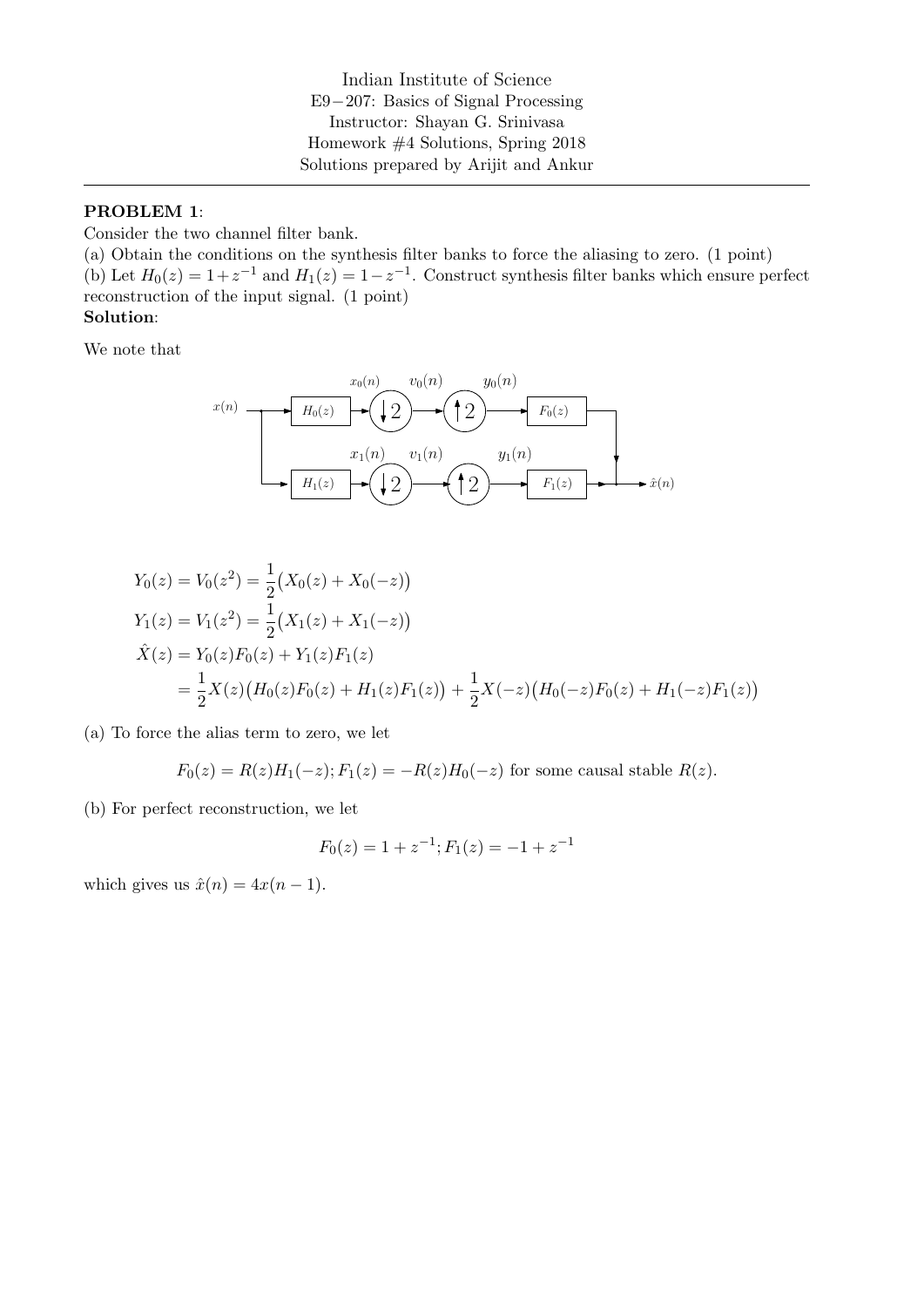### PROBLEM 2:

Obtain the Haar wavelet decomposition for the signal  $f(t)$  using the Haar basis. Indicate the signal dimension at each subspace. Sketch the waveforms explicitly at each subspace. Obtain the reconstructed signal in functional form after nulling out any spike of  $(1/8)$ th unit of time. Analyze using Fourier Transform. How much of energy is lost in the recovered signal?(8 points)

$$
f(t) = \begin{cases} 2 & 0 \le t < \frac{1}{4} \\ 1 & \frac{1}{4} \le t < \frac{1}{2} \\ -1 & \frac{1}{2} \le t < \frac{3}{4} \\ -2 & \frac{3}{4} \le t < 1 \end{cases}
$$

Solution:

Given

$$
f(t) = \begin{cases} 2 & 0 \le t < \frac{1}{4} \\ 1 & \frac{1}{4} \le t < \frac{1}{2} \\ -1 & \frac{1}{2} \le t < \frac{3}{4} \\ -2 & \frac{3}{4} \le t < 1 \end{cases}
$$

It can be represented in graphical form as,



 $f(t)$  can be written as,

$$
f(t) = 2\phi(4t) + \phi(4t - 1) - \phi(4t - 2) - 2\phi(4t - 3)
$$
\n(1)

We will use the identities,

$$
\phi(2^{j}t - 2k) = \frac{1}{2} \{ \phi(2^{j-1}t - k) + \psi(2^{j-1}t - k) \}
$$
\n(2)

$$
\phi(2^{j}t - (2k+1)) = \frac{1}{2} \{ \phi(2^{j-1}t - k) - \psi(2^{j-1}t - k) \}
$$
\n(3)

Using the above identities in eq. 1 we get,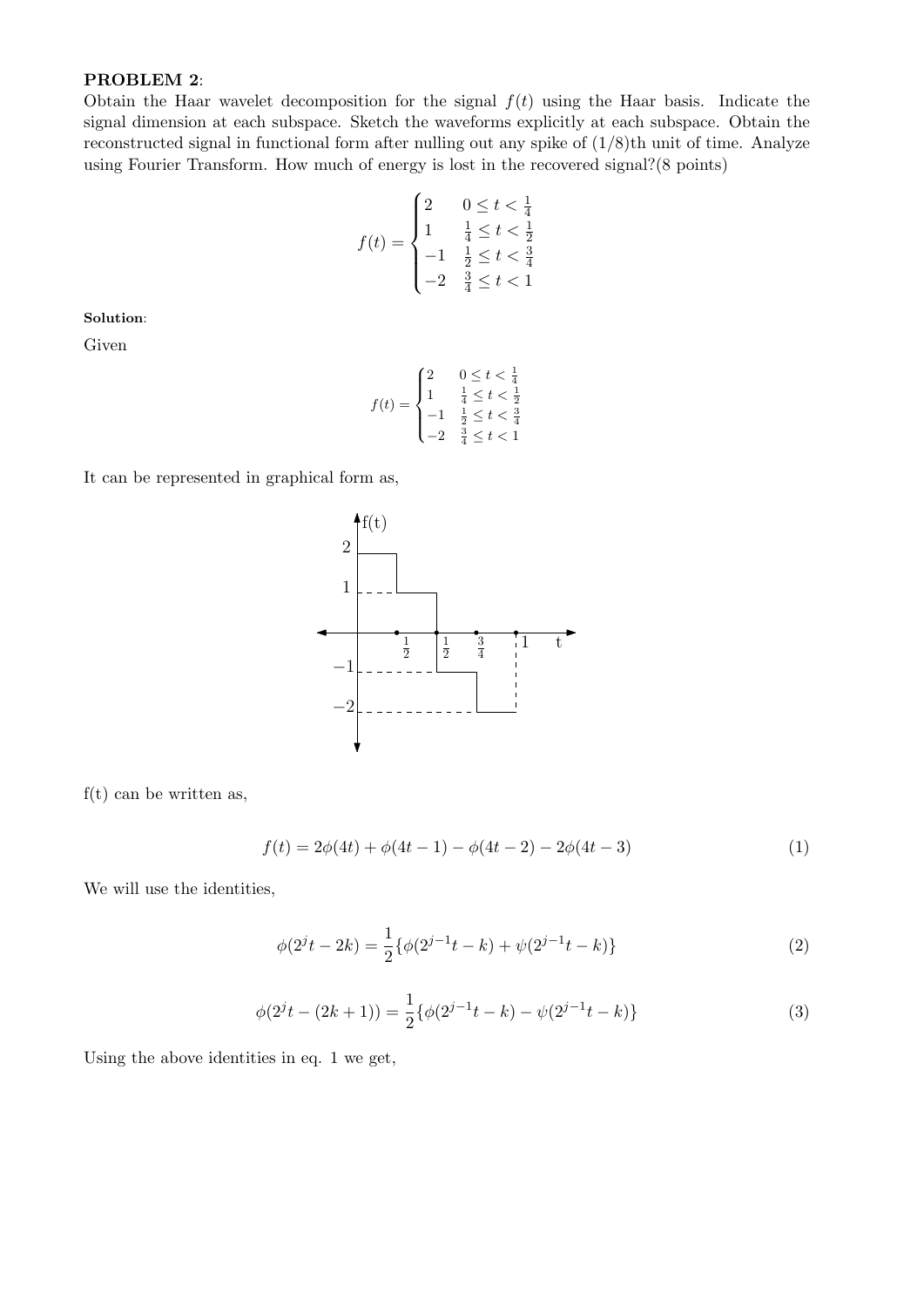$$
f(t) = [\phi(2t) + \psi(2t)] + \frac{1}{2}[\phi(2t) - \psi(2t)] - \frac{1}{2}[\phi(2t - 1) + \psi(2t - 1)] - [\phi(2t - 1) - \psi(2t - 1)]
$$
\n(4)

$$
= \frac{3}{2}\phi(2t) + \frac{1}{2}\psi(2t) - \frac{3}{2}\phi(2t-1) + \frac{1}{2}\psi(2t-1)
$$
\n(5)

Using identities 2 and 3 in eq. 5 we get,

$$
f(t) = \frac{3}{4}[\phi(t) + \psi(t)] + \frac{1}{2}\psi(2t) - \frac{3}{4}[\phi(t) - \psi(t)] + \frac{1}{2}\psi(2t - 1)
$$
(6)

$$
=\frac{3}{2}\psi(t) + \frac{1}{2}\psi(2t) + \frac{1}{2}\psi(2t - 1)
$$
\n(7)

We can see that  $\frac{3}{2}\psi(t)$  belongs to  $W_0$ .  $\frac{1}{2}$  $\frac{1}{2}\psi(2t)$  and  $\frac{1}{2}\psi(2t-1)$  belongs to  $W_1$ .

Therefore  $\dim(V_0)=0$ ,  $\dim(W_0)=1$  and  $\dim(W_1)=2$ . Dimensions of all higher subspaces are 0. The wavefprms at each subspace is shown below,



Any spike of duration  $\frac{1}{8}$  will belong to  $W_2$ . But we can see that  $\dim(W_2)=0$ . So the reconstructed signal will be the original signal itself. We can verify it using the following identities which are obtained from eq. 2 and 3,

$$
\phi(2^{j}t - k) = \phi(2^{j+1}t - 2k) + \phi(2^{j+1}t - (2k+1))
$$
\n(8)

$$
\psi(2^{j}t - k) = \phi(2^{j+1}t - 2k) - \phi(2^{j+1}t - (2k+1))
$$
\n(9)

Using above in eq. 7, we can verify that reconstructed signal  $g(t)$  is

$$
g(t) = 2\phi(4t) + \phi(4t - 1) - \phi(4t - 2) - 2\phi(4t - 3)
$$

As the reconstructed signal is the original signal itself, energy lost  $= 0$ .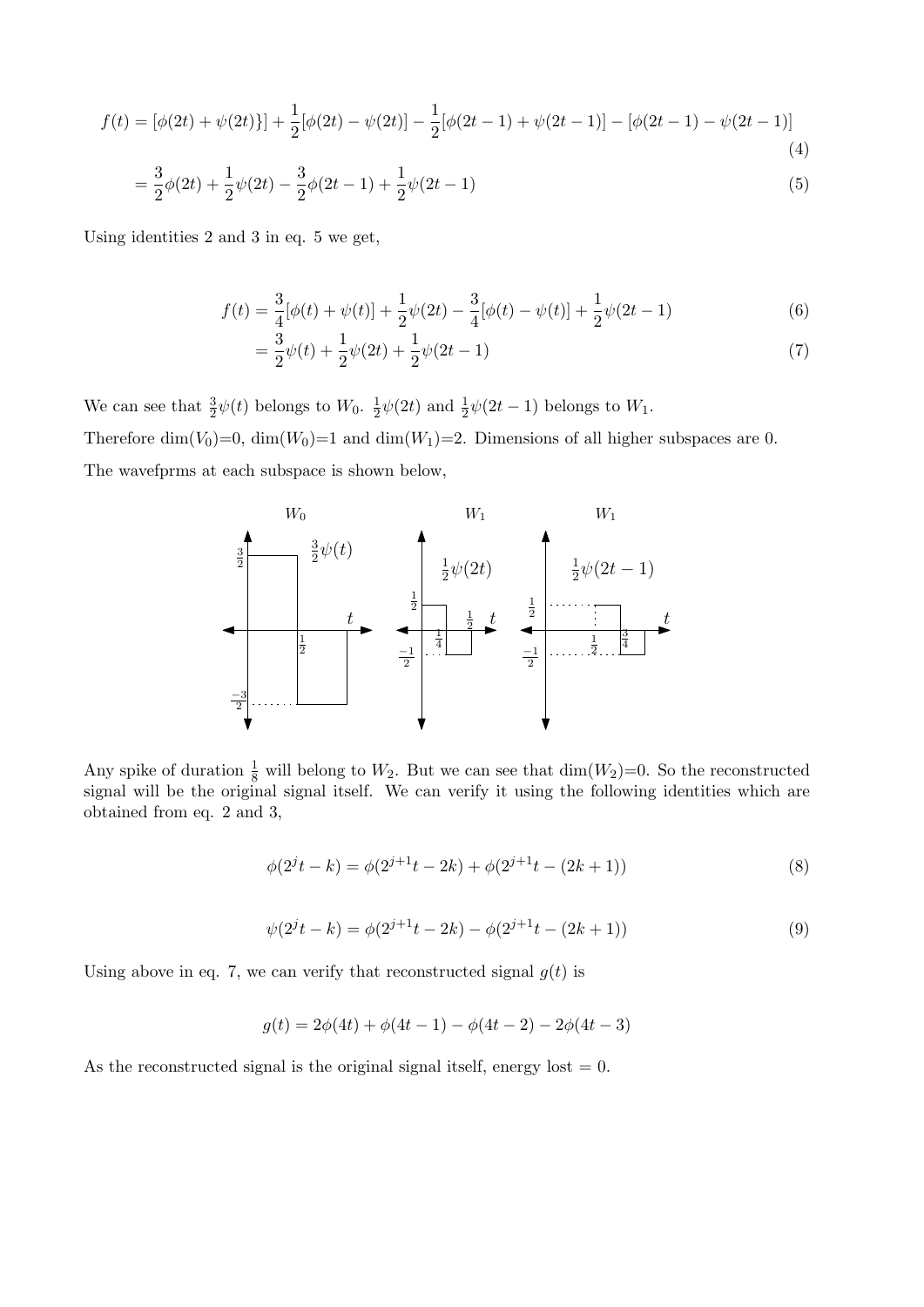Fourier analysis:

$$
g(t) = 2\phi(4t) + \phi(4t - 1) - \phi(4t - 2) - 2\phi(4t - 3)
$$

$$
\implies G(f) = \frac{1}{2}\mathrm{sinc}\left(\frac{f}{4}\right)e^{\frac{-j2\pi f}{8}} + \frac{1}{4}\mathrm{sinc}\left(\frac{f}{4}\right)e^{\frac{-j6\pi f}{8}} - \frac{1}{4}\mathrm{sinc}\left(\frac{f}{4}\right)e^{\frac{-j10\pi f}{8}} - \frac{1}{2}\mathrm{sinc}\left(\frac{f}{4}\right)e^{\frac{-j14\pi f}{8}}
$$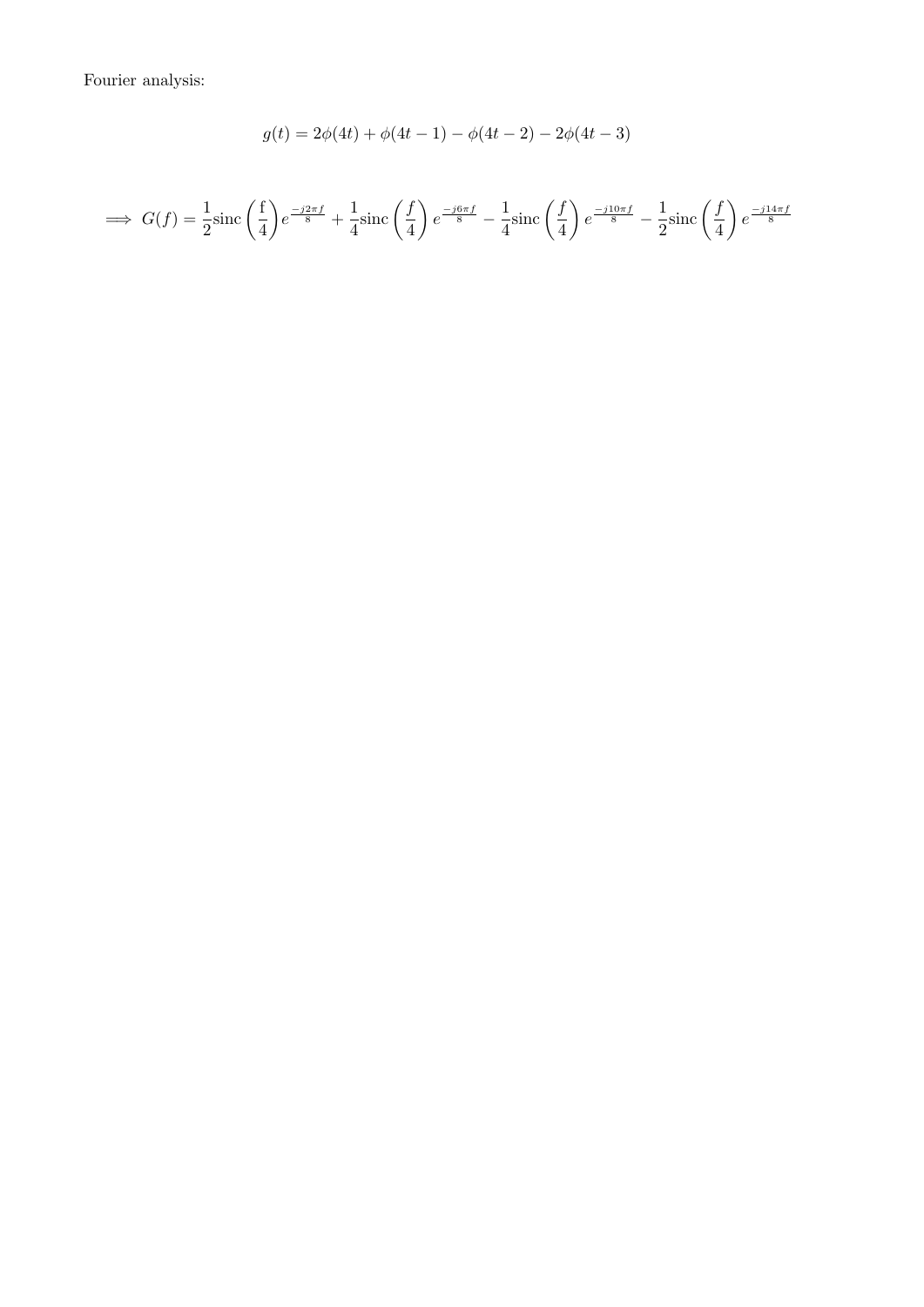### PROBLEM 3:

Consider the signal

$$
x(t) = \begin{cases} 1 - |t| & \text{for } -1 \le t \le 1 \\ 0 & \text{otherwise} \end{cases}.
$$

Obtain the projection of  $x(t)$  on  $V_0$  and  $W_0$  spaces of Haar multi resolution analysis. Is the projection shift invariant? (4 points)

(b) Compute  $\sum_{n=1}^{\infty}$  $n=-\infty$  $\phi(t-n)$ . (1 point)

Solution:



(a)  $V_0$  space is spanned by the interger shifts of  $\phi(t)$  and  $W_0$  space is spanned by the integer shifts of  $\psi(t)$ . Projecting  $x(t)$  on  $V_0$  requires  $\phi(t)$  and  $\phi(t+1)$  while that on  $W_0$  requires  $\psi(t)$  and  $\psi(t+1)$ . Therefore, let the projection be

$$
\hat{x}(t) = a_0\phi(t) + a_{-1}\phi(t+1) + b_0\psi(t) + b_{-1}\psi(t+1)
$$

The coefficients can be determined by using projections on the basis functions:

$$
a_0 = \int_0^1 x(t)\phi(t) = \frac{1}{2}
$$
  
\n
$$
a_{-1} = \int_{-1}^0 x(t)\phi(t+1) = \frac{1}{2}
$$
  
\n
$$
b_0 = \int_0^1 x(t)\psi(t) = \frac{1}{4}
$$
  
\n
$$
b_{-1} = \int_0^1 x(t)\psi(t+1) = -\frac{1}{4}
$$
  
\n
$$
\therefore \hat{x}(t) = \frac{1}{2}\phi(t) + \frac{1}{2}\phi(t+1) + \frac{1}{4}\psi(t) - \frac{1}{4}\psi(t+1)
$$

The projected signal looks as follows.



Projection is shift invariant for integer shifts.

(b)Summing the integer shifted versions of the scaling functions, we obtain  $\sum_{n=1}^{\infty}$  $n=-\infty$  $\phi(t - n) = 1.$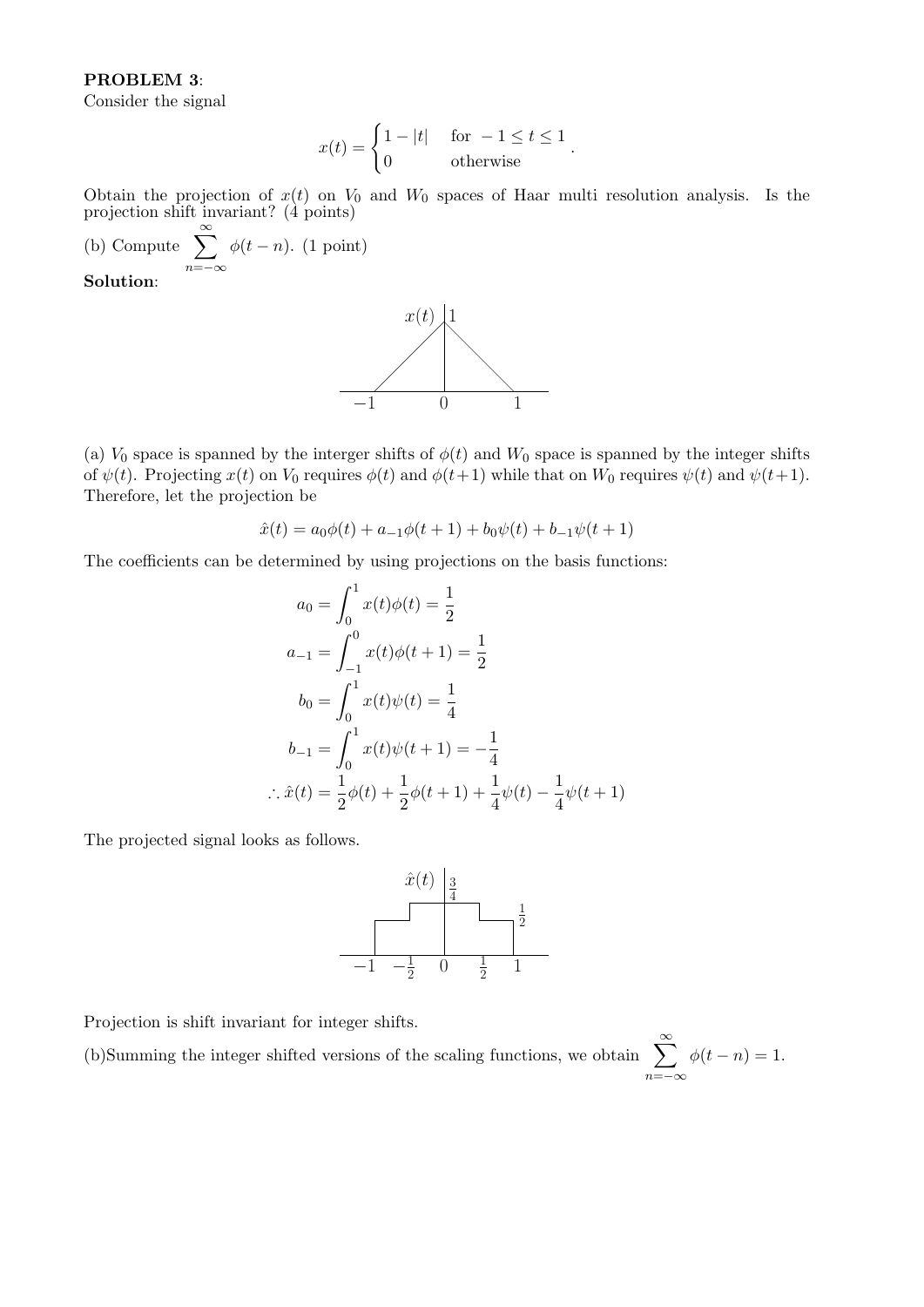# PROBLEM 4:

The normalized DFT of an  $N$  length sequence is defined as follows:

$$
X(k) = \frac{1}{\sqrt{N}} \sum_{n=0}^{N-1} x(n) e^{-j\frac{2\pi}{N}kn}
$$

We wish to compute the normalized DFT  $\{X(0), X(1), X(2), X(3)\}$  of a length 4 sequence using the 4 channel filter bank shown below:



(a) Find the analysis filters  $\{h_i(n)\}_{i=0}^3$  and synthesis filters  $\{g_i(n)\}_{i=0}^3$  used to implement this filter bank. (8 points) (b) If the analysis filters are to be made causal, what is the delay introduced by the system? (2 points)

#### Solution:

(a) Let  $N = 4$ .

$$
X(k) = \frac{1}{\sqrt{4}} \sum_{n=0}^{3} x(n) e^{-j\frac{2\pi}{4}kn} = \frac{1}{2} \sum_{n=0}^{3} x(n) e^{-j\frac{\pi}{2}kn}
$$

$$
X(0) = \frac{1}{2}x(0) + \frac{1}{2}x(1) + \frac{1}{2}x(2) + \frac{1}{2}x(3)
$$
  
\n
$$
X(1) = \frac{1}{2}x(0) - j\frac{1}{2}x(1) - \frac{1}{2}x(2) + j\frac{1}{2}x(3)
$$
  
\n
$$
X(2) = \frac{1}{2}x(0) - \frac{1}{2}x(1) + \frac{1}{2}x(2) - \frac{1}{2}x(3)
$$
  
\n
$$
X(3) = \frac{1}{2}x(0) + j\frac{1}{2}x(1) - \frac{1}{2}x(2) - j\frac{1}{2}x(3)
$$
\n(10)

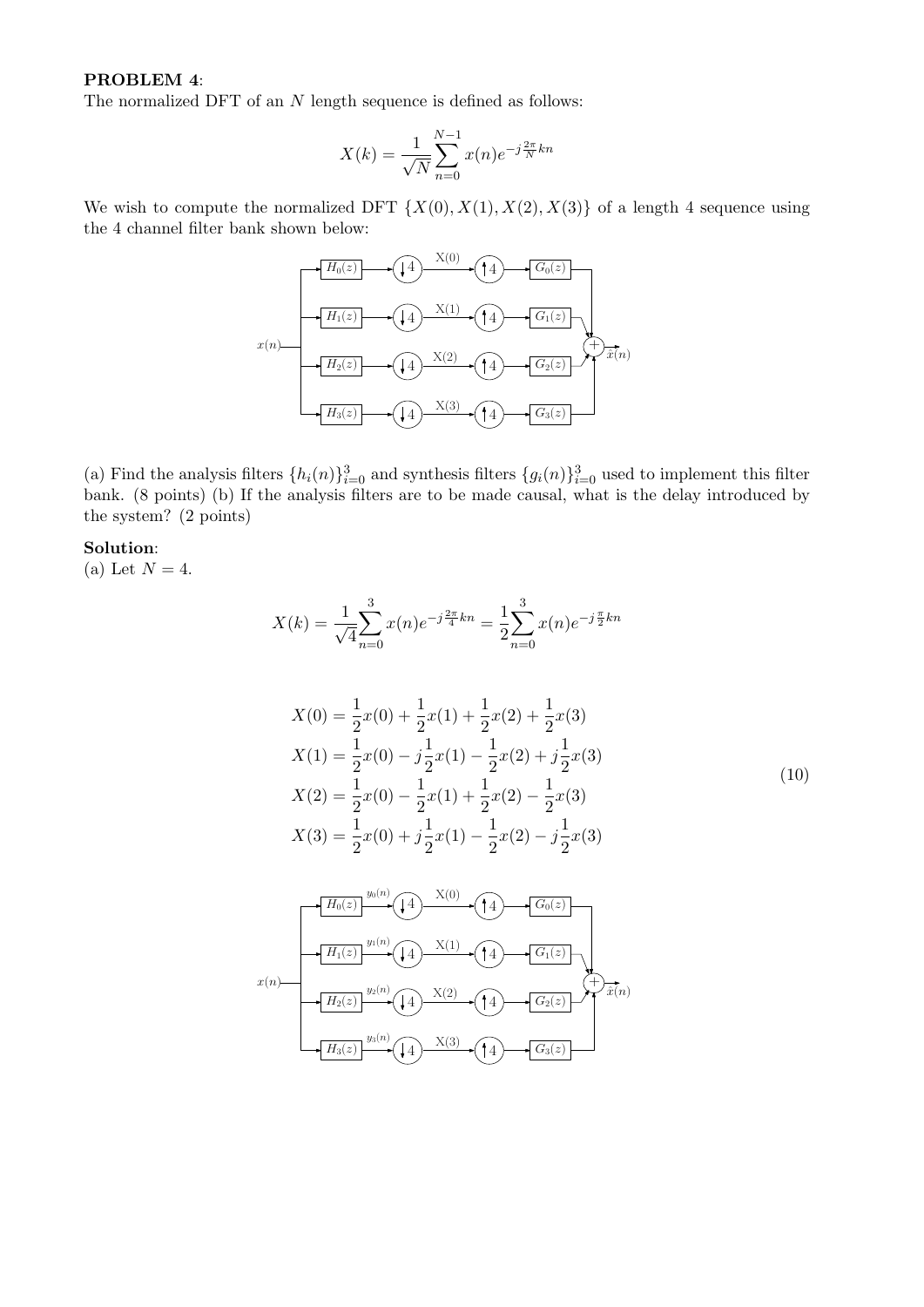Look at  $X(k)$  and  $y_k(n)$ ,  $k = 0, 1, 2, 3$ .

$$
y_k(n) = \sum_{m=0}^{3} x(m)h_k(n-m), k = 0, 1, 2, 3
$$

After downsampling, only sample corresponding to  $n = 0$  will go through futher system. We have

$$
X(0) = y_0(n) = x(0)h_0(0) + x(1)h_0(-1) + x(0)h_0(-2) + x(0)h_0(-3)
$$
  
\n
$$
X(1) = y_1(n) = x(0)h_1(0) + x(1)h_1(-1) + x(0)h_1(-2) + x(0)h_1(-3)
$$
  
\n
$$
X(2) = y_3(n) = x(0)h_2(0) + x(1)h_2(-1) + x(0)h_2(-2) + x(0)h_2(-3)
$$
  
\n
$$
X(3) = y_3(n) = x(0)h_3(0) + x(1)h_3(-1) + x(0)h_3(-2) + x(0)h_3(-3)
$$
\n(11)

Comparing equations 10 and 11, we get

$$
h_0(n) = \begin{bmatrix} \frac{1}{2} & \frac{1}{2} & \frac{1}{2} & \frac{1}{2} \\ \frac{1}{2} & -\frac{1}{2} & -\frac{1}{2} & \frac{1}{2} \end{bmatrix}
$$
  
\n
$$
h_1(n) = \begin{bmatrix} \frac{j}{2} & -\frac{1}{2} & -\frac{j}{2} & \frac{1}{2} \\ \frac{1}{2} & \frac{1}{2} & -\frac{1}{2} & \frac{1}{2} \end{bmatrix}
$$
  
\n
$$
h_2(n) = \begin{bmatrix} -\frac{1}{2} & \frac{1}{2} & -\frac{1}{2} & \frac{1}{2} \\ -\frac{j}{2} & -\frac{1}{2} & \frac{j}{2} & \frac{1}{2} \end{bmatrix}
$$
  
\n
$$
h_3(n) = \begin{bmatrix} -\frac{j}{2} & -\frac{1}{2} & \frac{j}{2} & \frac{1}{2} \\ \frac{j}{2} & \frac{1}{2} & \frac{1}{2} & \frac{1}{2} \\ \frac{n=0}{2} & \frac{n=0}{2} & \frac{n=0}{2} \end{bmatrix}
$$

After upsampling, we have the following signals going through the synthesis filters:

| X(0) |   |   |  |
|------|---|---|--|
| X(1) | 0 | 0 |  |
| X(2) | 0 | 0 |  |
| X(3) |   |   |  |

The output

$$
\hat{x}(n) = X(0)g_0(n) + X(1)g_1(n) + X(2)g_2(n) + X(3)g_3(n)
$$
\n(12)

For perfect reconstruction,  $\hat{x}(n) = x(n)$ . The normalized IDFT is given by

$$
x(n) = \frac{1}{\sqrt{N}} \sum_{k=0}^{N-1} X(k) e^{j\frac{2\pi}{N}kn} = \frac{1}{\sqrt{4}} \sum_{k=0}^{3} X(k) e^{j\frac{2\pi}{4}kn} = \frac{1}{2} \sum_{k=0}^{3} X(k) e^{j\frac{\pi}{2}kn}
$$
(13)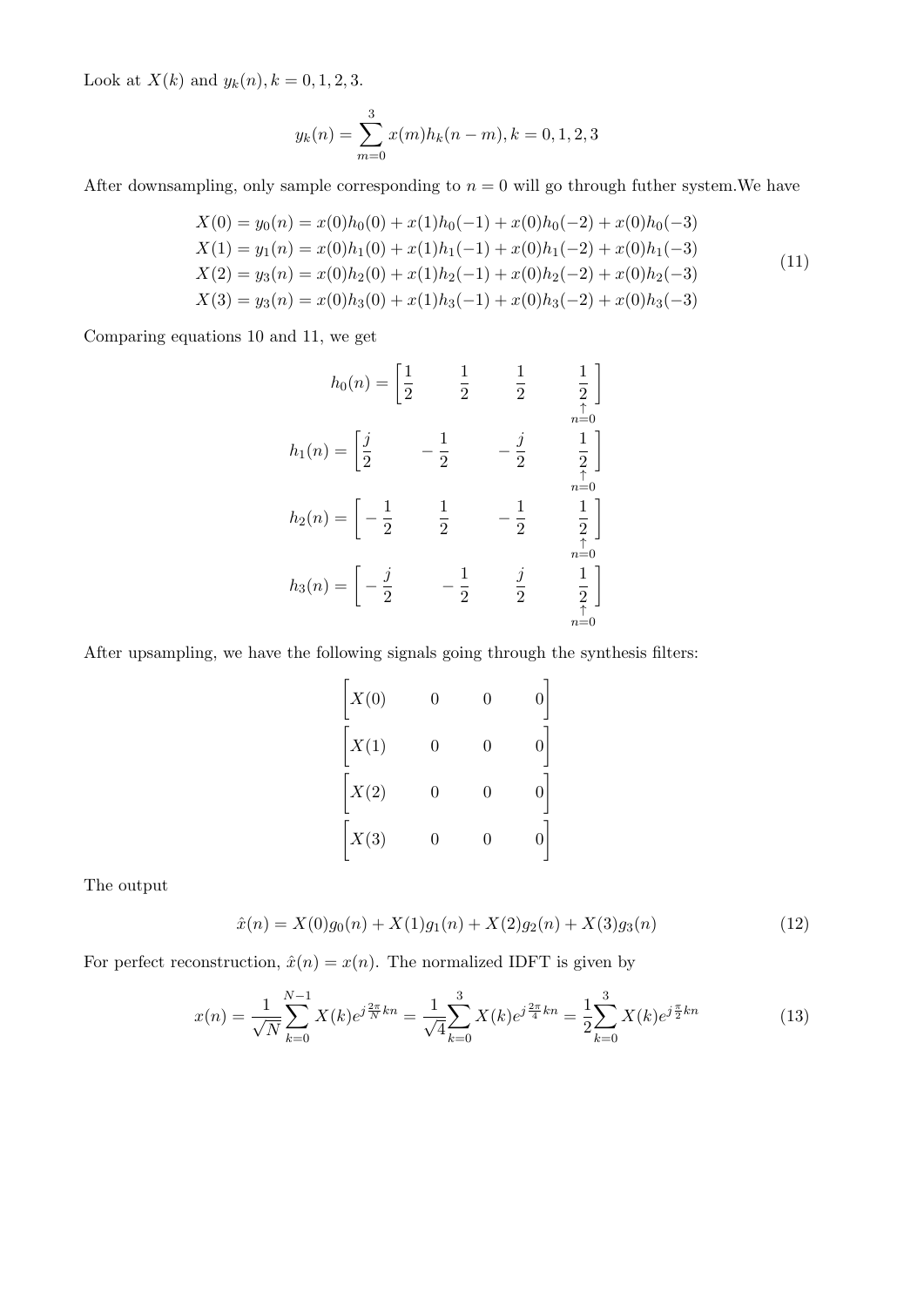$$
x(0) = \frac{1}{2}X(0) + \frac{1}{2}X(1) + \frac{1}{2}X(2) + \frac{1}{2}X(3)
$$
  
\n
$$
x(1) = \frac{1}{2}X(0) + j\frac{1}{2}X(1) - \frac{1}{2}X(2) - j\frac{1}{2}X(3)
$$
  
\n
$$
x(2) = \frac{1}{2}X(0) - \frac{1}{2}X(1) + \frac{1}{2}X(2) - \frac{1}{2}X(3)
$$
  
\n
$$
x(3) = \frac{1}{2}X(0) - j\frac{1}{2}X(1) - \frac{1}{2}X(2) + j\frac{1}{2}X(3)
$$
\n(14)

Comparing equations 13 and 14, we get

$$
g_0(n) = \begin{bmatrix} \frac{1}{2} & \frac{1}{2} & \frac{1}{2} & \frac{1}{2} \\ \frac{1}{2} & \frac{1}{2} & \frac{1}{2} & \frac{1}{2} \end{bmatrix}
$$

$$
g_1(n) = \begin{bmatrix} -\frac{j}{2} & -\frac{1}{2} & \frac{j}{2} & \frac{1}{2} \\ -\frac{1}{2} & \frac{1}{2} & -\frac{1}{2} & \frac{1}{2} \end{bmatrix}
$$

$$
g_2(n) = \begin{bmatrix} -\frac{1}{2} & \frac{1}{2} & -\frac{1}{2} & \frac{1}{2} \\ \frac{j}{2} & -\frac{1}{2} & -\frac{j}{2} & \frac{1}{2} \\ \frac{n=0}{n=0} & \frac{n=0}{n=0} \end{bmatrix}
$$

(b) From equation 12, we note that delay is due to the  $\{g_i(n)\}_{i=0}^3$  filters. Therefore, the delay is 4 units.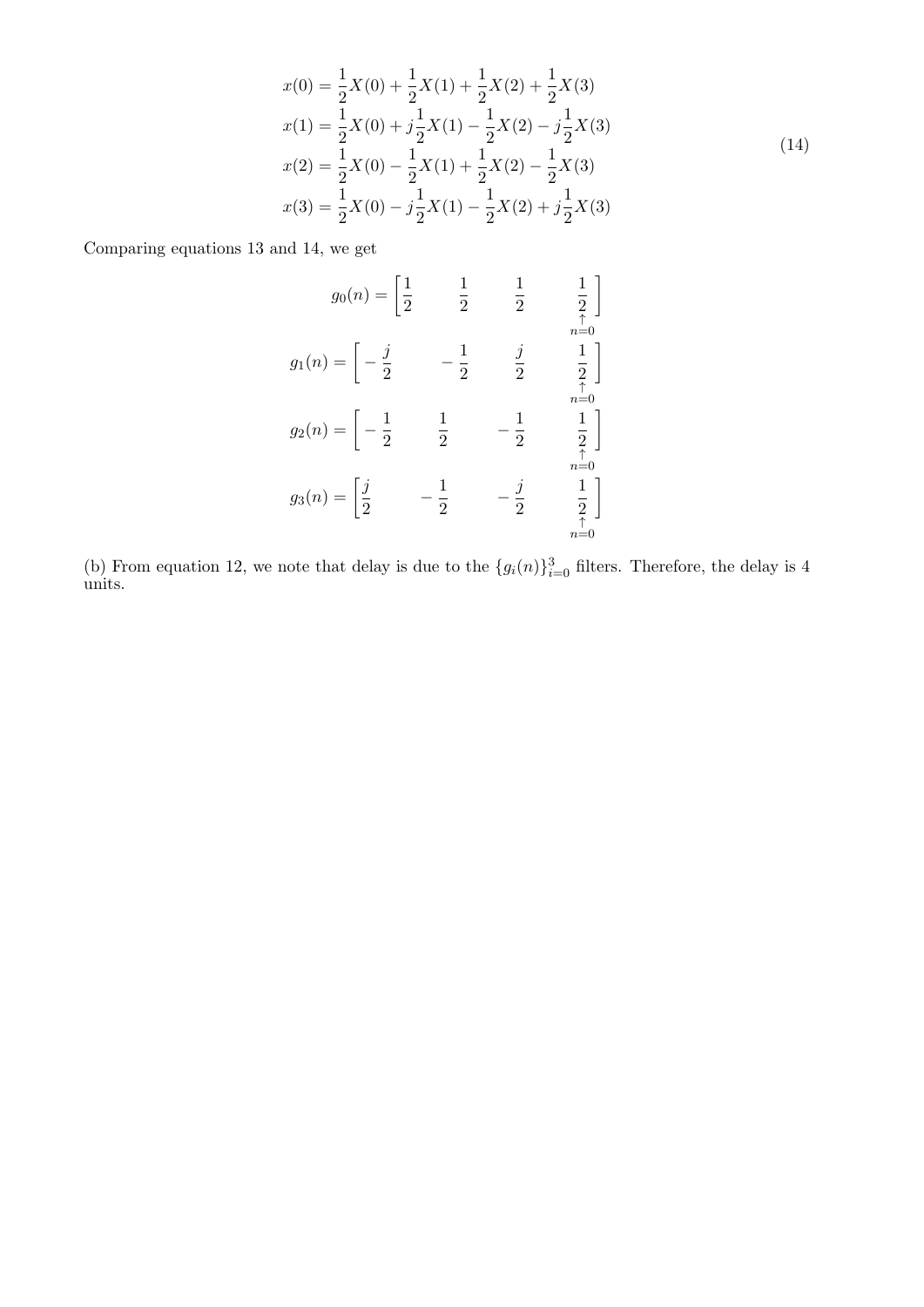#### PROBLEM 5:

Problem 5.19 from the text P. P. Vaidyanathan (Multirate systems and filter banks).  $(4+3+3=10$ points)

## Solution:

(a) Given a 2 channel QMF filter bank. Analysis filters are given as  $H_1(z) = H_0(-z)$ . Synthesis filters  $F_0(z) = H_0(z)$  and  $F_1(Z) = -H_1(z)$ .



The signals at various nodes of the figure are

$$
X_0(z) = H_0(z)X(z)
$$
  
\n
$$
X_1(z) = H_1(z)X(z)
$$
  
\n
$$
Y_0(z) = \frac{X_0(z) + X_0(-z)}{2}
$$
  
\n
$$
\hat{X}(z) = F_0(z)Y_0(z) + F_1(z)Y_1(z) = \frac{1}{2}[X_0(z)F_0(z) + X_1(z)F_1(z)] + \frac{1}{2}[X_0(-z)F_0(z) + X_1(-z)F_1(z)]
$$
  
\n
$$
\implies \hat{X}(z) = \frac{1}{2}X(z)[H_0(z)F_0(z) + H_1(z)F_1(z)] + \frac{1}{2}X(-z)[H_0(-z)F_0(z) + H_1(-z)F_1(z)]
$$
  
\n
$$
\implies 2\hat{X}(z) = X(z)[H_0(z)F_0(z) + H_1(z)F_1(z)] + X(-z)[H_0(-z)F_0(z) + H_1(-z)F_1(z)]
$$

Above can be written in matrix form as

$$
2\hat{X}(z) = \begin{bmatrix} X(z) & X(-z) \end{bmatrix} \begin{bmatrix} H_0(z) & H_0(-z) \\ H_0(-z) & H_0(z) \end{bmatrix} \begin{bmatrix} F_0(z) \\ F_1(z) \end{bmatrix}
$$

AC matrix  $\boldsymbol{H}(z) = \begin{bmatrix} H_0(z) & H_0(-z) \ H_1(z) & H_2(z) \end{bmatrix}$  $H_0(-z)$   $H_0(z)$  .  $det(\boldsymbol{H}(z)) = |\begin{bmatrix} H_0(z) & H_0(-z) \ H_0(-z) & H_0(z) \end{bmatrix}$  $H_0(-z)$   $H_0(z)$  $|$  =  $H_0^2(z) - H_0^2(-z)$ (b)  $T(z) = \frac{\hat{X}(z)}{X(z)} = \frac{1}{2}X(z) \left[ H_0(z)F_0(z) + H_1(z)F_1(z) \right] + \frac{1}{2}X(-z) \left[ H_0(-z)F_0(z) + H_1(-z)F_1(z) \right]$ Now putting  $F_0(z) = H_0(z)$  and  $F_1(Z) = -H_1(z)$  in above equation,  $T(z) = \frac{1}{2}X(z) [H_0(z)H_0(z) - H_1(z)H_1(z)] = \frac{1}{2}X(z) [H_0(z)H_0(z) - H_0(-z)H_0(-z)]$  $\implies T(z) = \frac{1}{2}X(z) [H_0^2(z) - H_0^2(-z)] = \frac{1}{2}X(z) \times det(\mathbf{H}(z))$ Therefore  $T(z)$  is 0 for some z if and only if  $\det(\mathbf{H}(z))=0$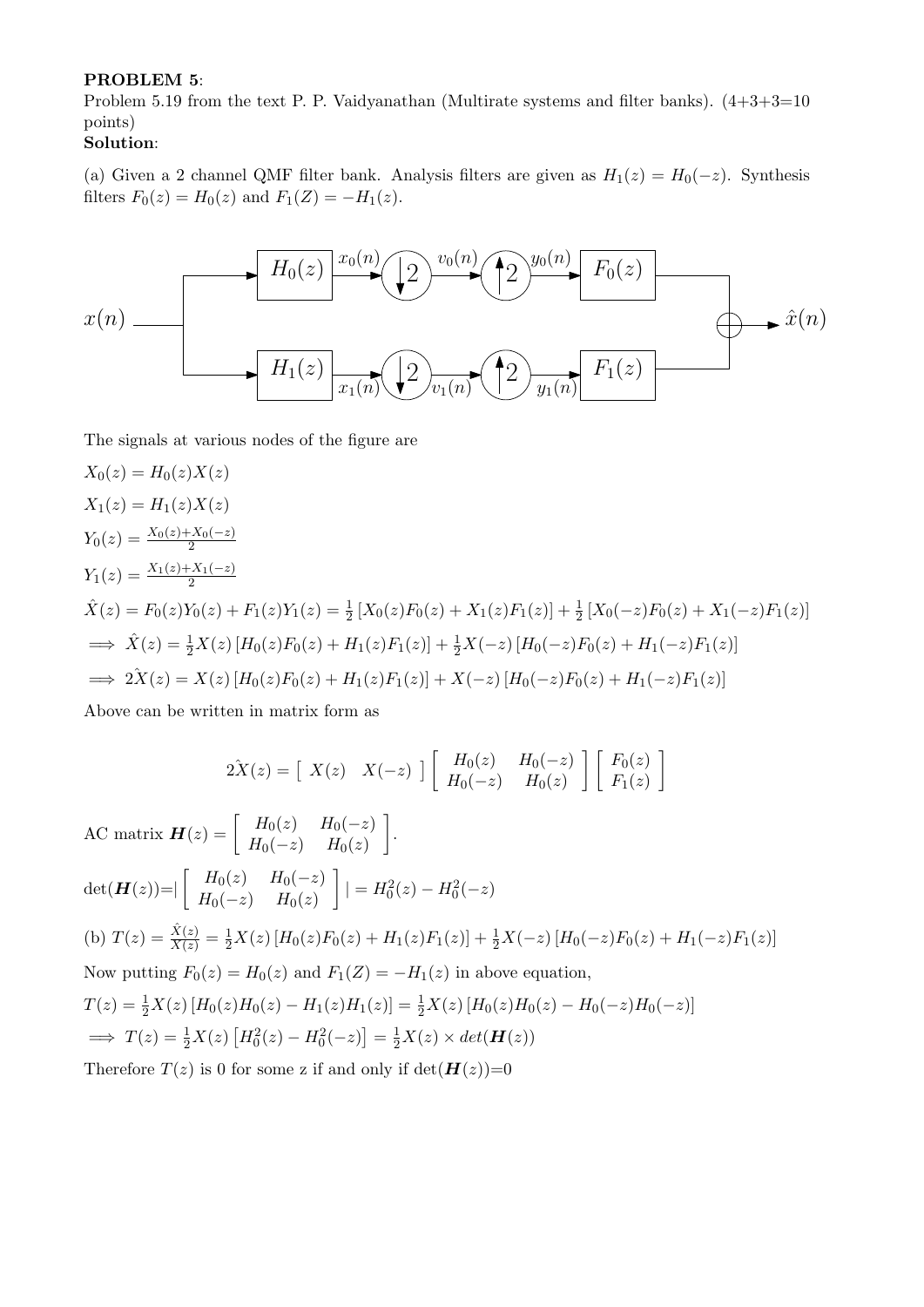(c)Given,

 $H_0(z) = \sum_{n=0}^{N} h(n) z^{-n}$  and N is even.  $h(n)$  is real with  $h(n) = h(N - n)$ . Taking Z-transform we get,  $H_0(z) = z^N H_0(z^{-1})$ Therefore,  $H_0(-z) = (-z)^N H_0(-z^{-1}) = z^N H_0(-z^{-1})$  as N is even. Taking  $z = e^{\frac{j\pi}{2}}$  we get,  $H_0(-e^{\frac{j\pi}{2}}) = (e^{\frac{j\pi}{2}})^N H_0(-e^{-\frac{j\pi}{2}})$  $\implies H_0(-e^{\frac{j\pi}{2}}) = e^{\frac{jN\pi}{2}}H(e^{\frac{j\pi}{2}})$  as  $H_0(-e^{-\frac{j\pi}{2}}) = H(e^{\frac{j\pi}{2}})$ . Now det $(\mathbf{H}(z)) = [H_0^2(z) - H_0^2(-z)]$ Therefore,  $\det(\mathbf{H}(e^{\frac{j\pi}{2}})) = \left[H_0^2(e^{\frac{j\pi}{2}}) - H_0^2(-e^{\frac{j\pi}{2}})\right] = H_0^2(e^{\frac{j\pi}{2}}) - e^{\frac{jN\pi}{2} \times 2}H_0^2(-e^{\frac{j\pi}{2}})$  $\implies det(\mathbf{H}(e^{\frac{j\pi}{2}})) = H_0^2(e^{\frac{j\pi}{2}}) - e^{jN\pi}H_0^2(-e^{\frac{j\pi}{2}})$ As N is even  $e^{jN\pi} = 1$  $\implies det(\mathbf{H}(e^{\frac{j\pi}{2}})) = H_0^2(e^{\frac{j\pi}{2}}) - H_0^2(-e^{\frac{j\pi}{2}}) = 0$ Therefore  $H(z)$  is singular for  $z = e^{\frac{j\pi}{2}}$ .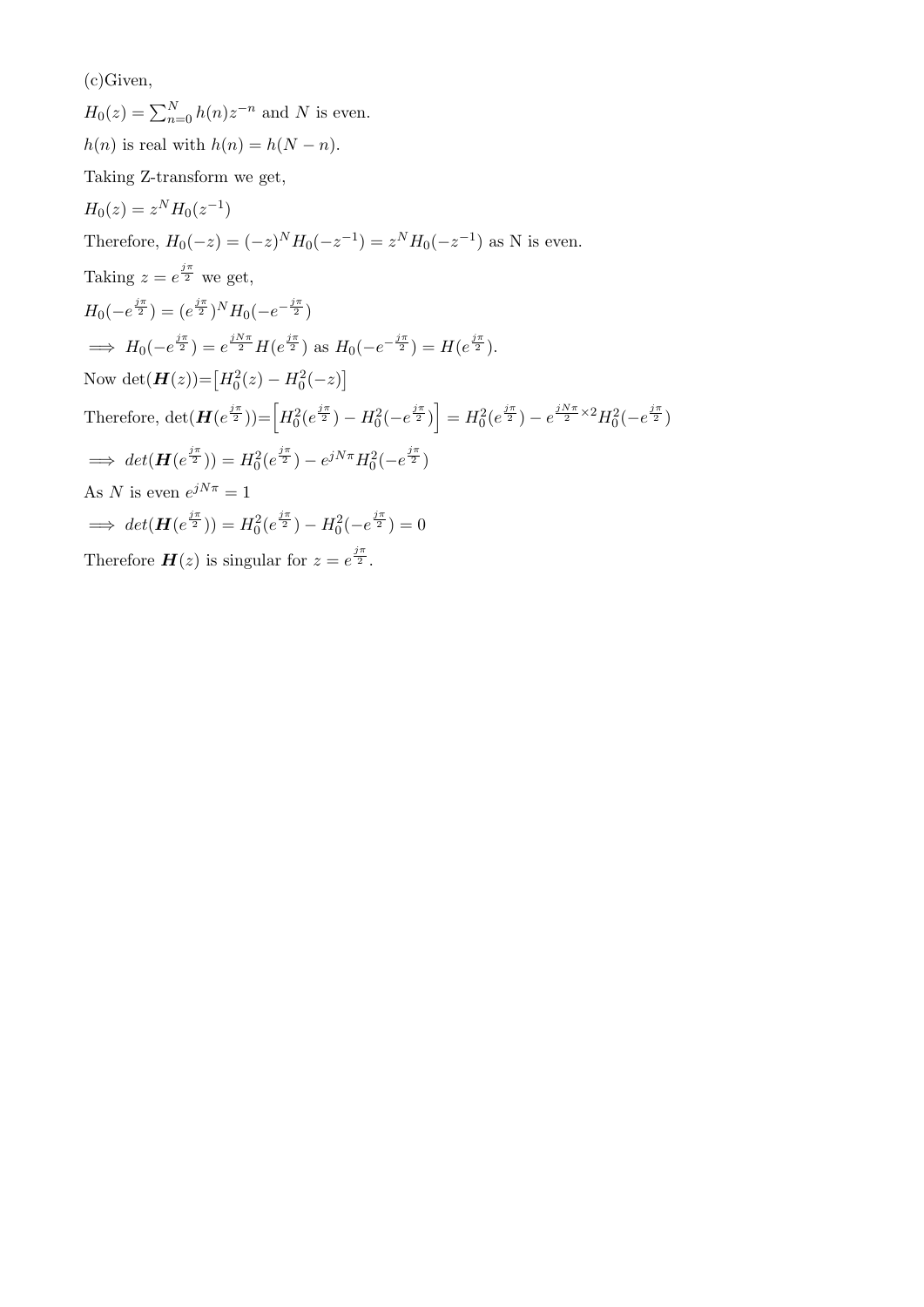### PROBLEM 6:

Problem 11.15 from the text P. P. Vaidyanathan (Multirate systems and filter banks). (5 points) Solution:

Given  $H_s(e^{\frac{j\omega}{2}})$  and  $G_s(e^{\frac{j\omega}{2}})$ 



Given  $\phi(\omega)$  and  $\psi(\omega)$ 



Wavelet basis function  $\psi_{kl}(t) = 2^{-\frac{k}{2}} \psi(2^{-k}t - l)$  as given in the question. To prove that  $\psi_{kl}(t)$  forms an orthonormal set, we have to show that,

$$
\langle \psi_{kl_1}(t), \psi_{kl_2}(t) \rangle = \begin{cases} 0, & l_1 \neq l_2 \\ 1, & l_1 = l_2 \end{cases}
$$

We have

$$
\psi(t) \longleftrightarrow \psi(\omega)
$$

$$
\psi(t-l) \longleftrightarrow e^{-j\omega l} \psi(\omega)
$$

$$
\psi(2^{-k}t-l) \longleftrightarrow 2^{k} e^{-j2^{k}\omega l} \psi(2^{k}\omega)
$$

$$
2^{-\frac{k}{2}} \psi(2^{-k}t-l) \longleftrightarrow 2^{\frac{k}{2}} e^{-j2^{k}\omega l} \psi(2^{k}\omega)
$$

Now, let's evaluate  $\langle \psi_{kl_1}(t), \psi_{kl_2}(t) \rangle$ .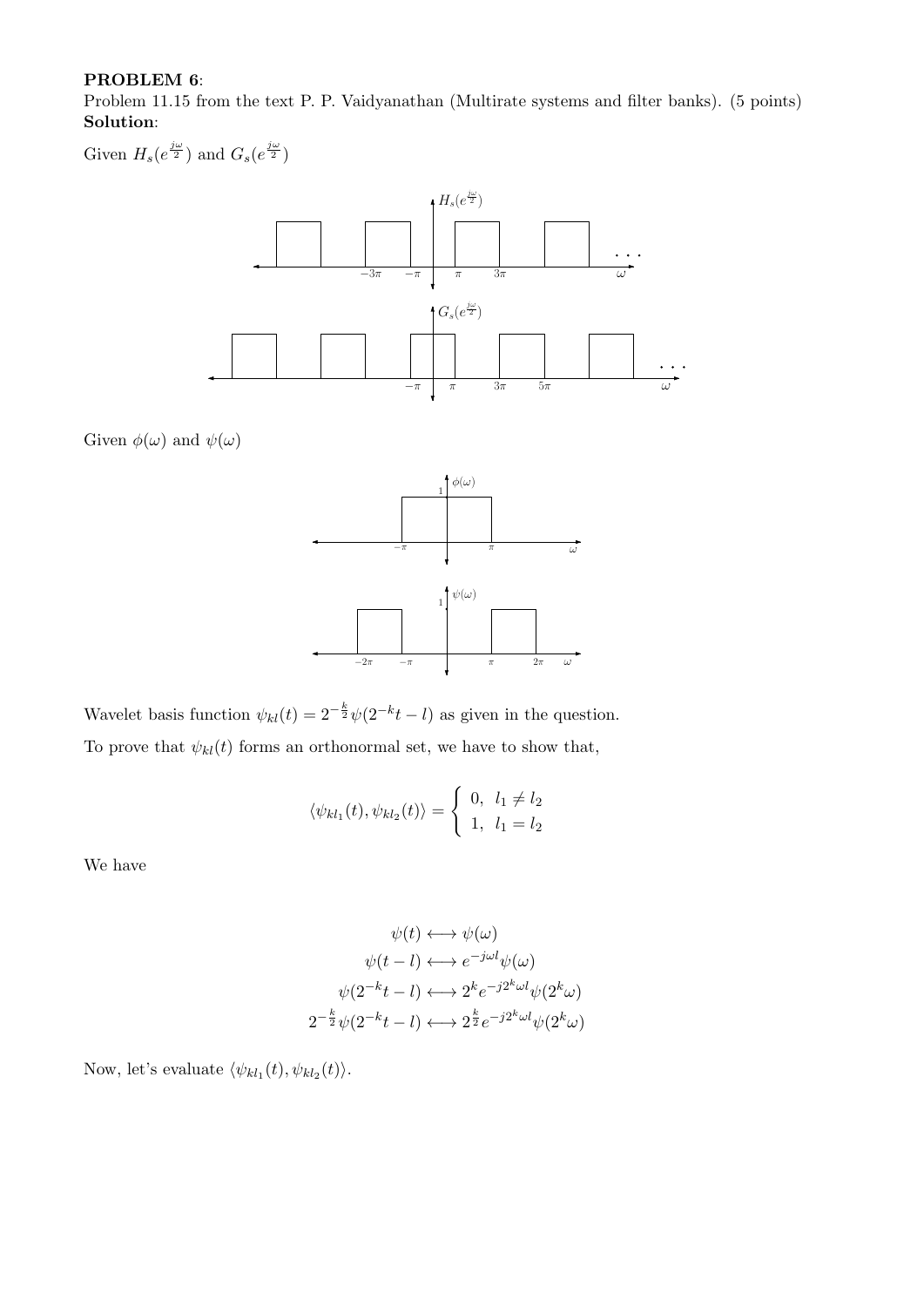$$
\langle \psi_{kl_1}(t), \psi_{kl_2}(t) \rangle = \int_{-\infty}^{\infty} \psi_{kl_1}(t) \psi_{kl_2}(t) dt
$$
  

$$
= \frac{1}{2\pi} [\psi_{kl_1}(\omega) \circledast \psi_{kl_2}(\omega)] \text{ at } \omega = 0
$$
  

$$
= \frac{1}{2\pi} \int_T \psi_{kl_1}(T) \psi_{kl_2}(\omega - T) dT
$$
  

$$
= \frac{1}{2\pi} \int_T \psi_{kl_1}(T) \psi_{kl_2}(-T) dT \text{ since } \omega = 0
$$

 $\psi_{kl}(\omega)$  can be represented as,



Therefore,

$$
\langle \psi_{kl_1}(t), \psi_{kl_2}(t) \rangle = \frac{1}{2\pi} \int_{-\frac{2\pi}{2^k}}^{-\frac{\pi}{2^k}} 2^{\frac{k}{2}} e^{-j2^k T l_1} \times 2^{\frac{k}{2}} e^{j2^k T l_2} dT + \frac{1}{2\pi} \int_{\frac{\pi}{2^k}}^{\frac{2\pi}{2^k}} 2^{\frac{k}{2}} e^{-j2^k T l_1} \times 2^{\frac{k}{2}} e^{j2^k T l_2} dT
$$
  

$$
= \frac{1}{2\pi} \int_{-\frac{2\pi}{2^k}}^{-\frac{\pi}{2^k}} 2^k e^{-j2^k T (l_1 - l_2)} dT + \frac{1}{2\pi} \int_{\frac{\pi}{2^k}}^{\frac{2\pi}{2^k}} 2^k e^{-j2^k T (l_1 - l_2)} dT
$$

Substituting  $2^kT = p$  we get,

$$
\langle \psi_{kl_1}(t), \psi_{kl_2}(t) \rangle = \frac{1}{2\pi} \int_{-2\pi}^{-\pi} e^{-jp(l_1-l_2)} dp + \frac{1}{2\pi} \int_{\pi}^{2\pi} e^{-jp(l_1-l_2)} dp
$$

Substituting  $p = q - 2\pi$  in the first integral and  $p = q + 2\pi$  in the second and noting that  $e^{-j(q-2\pi)(l_1-l_2)} = e^{-jq(l_1-l_2)}$  and  $e^{-j(q+2\pi)(l_1-l_2)} = e^{-jq(l_1-l_2)}$ , we get,

$$
\langle \psi_{kl_1}(t), \psi_{kl_2}(t) \rangle = \frac{1}{2\pi} \int_0^{\pi} e^{-jq(l_1-l_2)} dq + \frac{1}{2\pi} \int_{-\pi}^0 e^{-jq(l_1-l_2)} dq
$$
  
=  $\frac{1}{2\pi} \int_{-\pi}^{\pi} e^{-jq(l_1-l_2)} dq$   
=  $\delta(l_2-l_1)$   
=  $\begin{cases} 1, & \text{for } l_1 = l_2 \\ 0, & \text{for } l_1 \neq l_2 \end{cases}$ 

Therefore  $\psi_{kl}(t)$  forms an orthonormal set.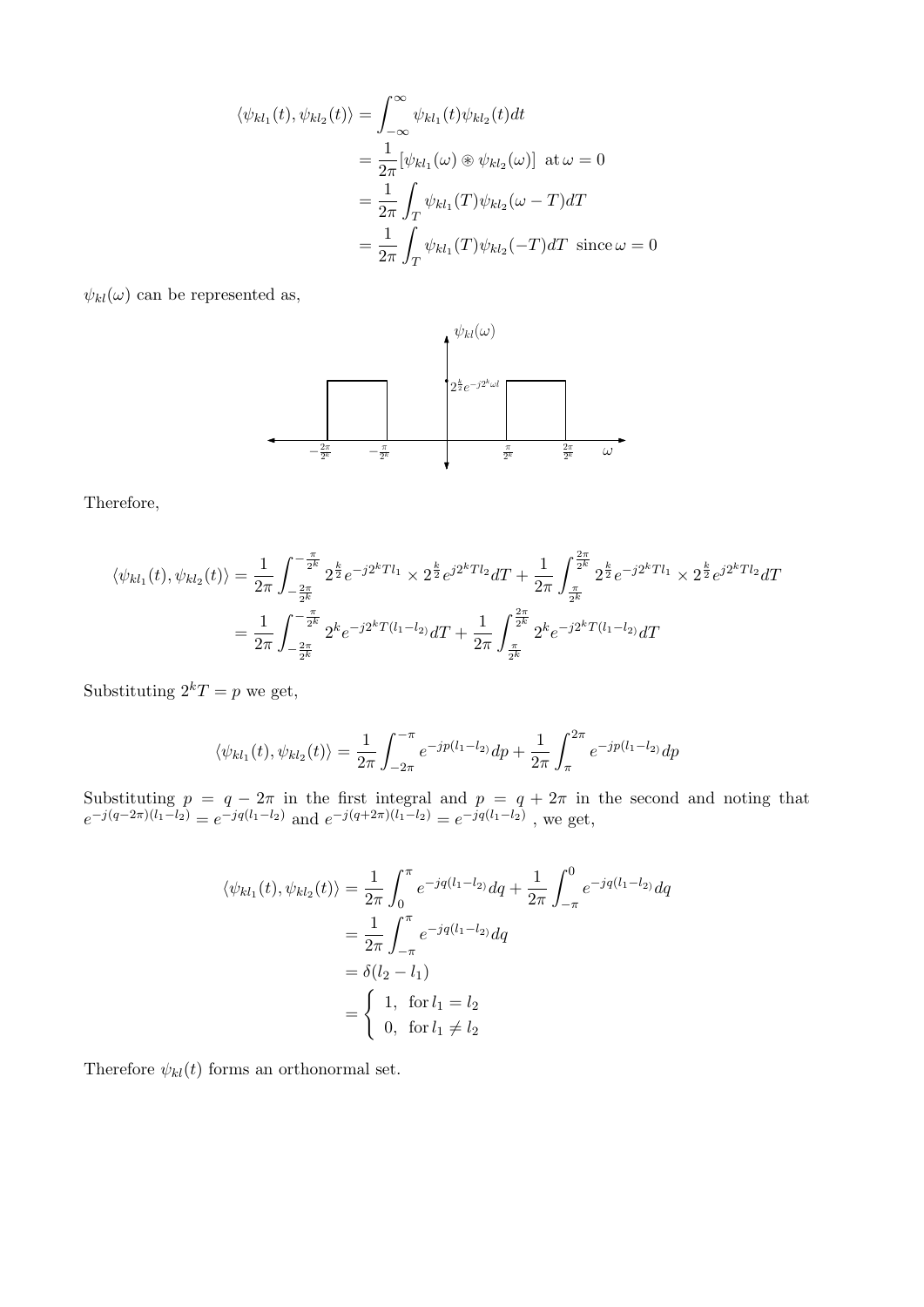## PROBLEM 7:

(a) Represent the Haar wavelet decomposition and reconstruction upto second scale as non uniform filter bank (i.e., decimation and upsampling rates are non uniform across different channels). What are the analysis filters  $H_i(z)$  and synthesis filters  $F_i(z)$  for this filter bank. (4 points)

(b) Using the multirate theory in the frequency domain, show that this filter bank achieves perfect reconstruction. (3 points)

(c) Test which of the special properties given below are satisfied by the filter bank. (2 points)

- 1. Strictly complementary
- 2. Power complementary
- 3. All pass complementary
- 4. Doubly complementary
- (d) Are they Nyquist-m? (1 point)

### Solution:

We can simplify the structure of Haar wavelet and decomposition as



Using Nobel identities



This simplifies the analysis side to

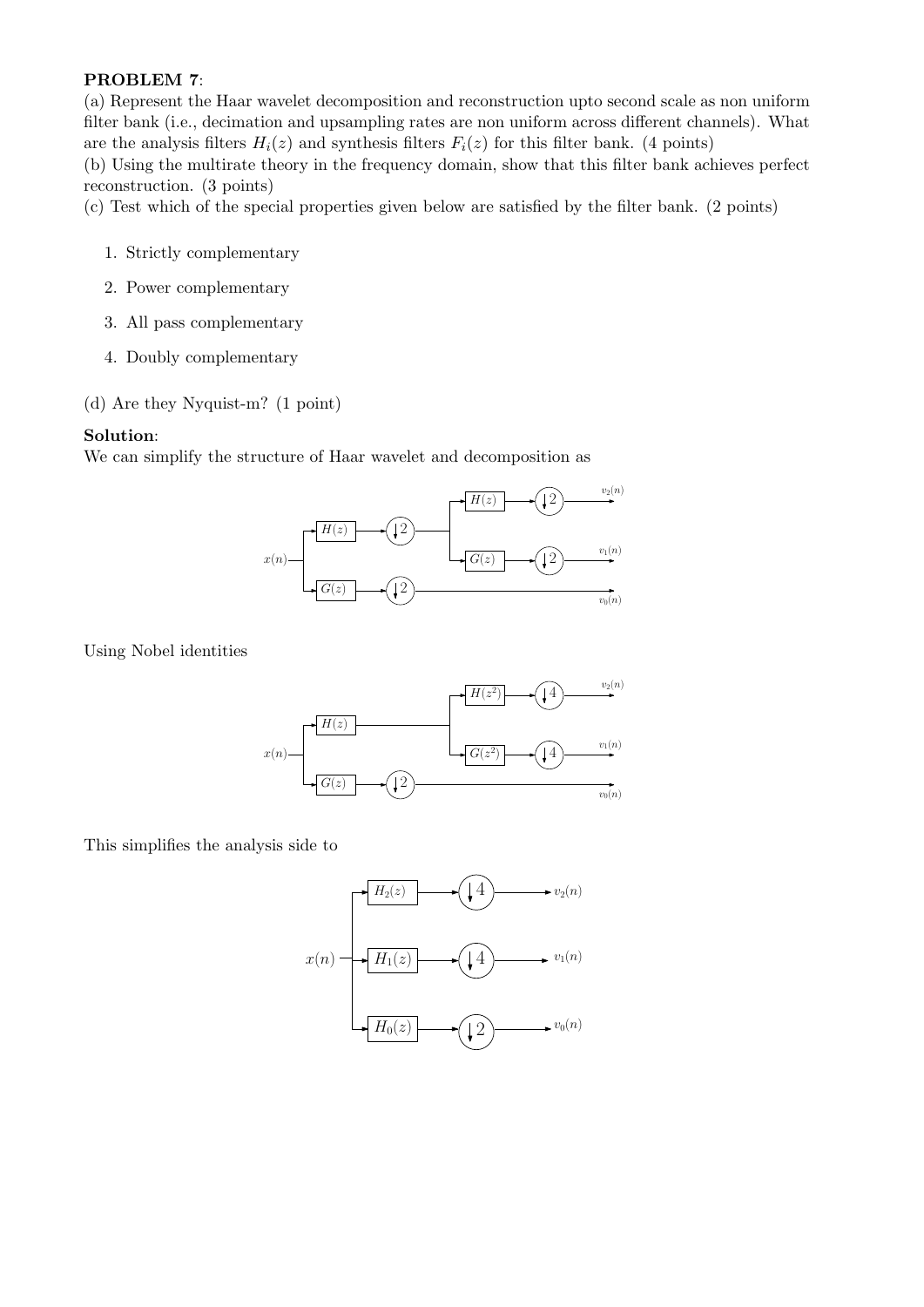Similarly the synthesis part can be simplified to



(a)We have for the analysis side,

$$
H(z) = \frac{1 + z^{-1}}{\sqrt{2}}; G(z) = \frac{1 - z^{-1}}{\sqrt{2}}
$$
  
\n
$$
H_2(z) = H(z)H(z^2) = \frac{1 + z^{-1} + z^{-2} + z^{-3}}{2}
$$
  
\n
$$
H_1(z) = H(z)G(z^2) = \frac{1 + z^{-1} - z^{-2} - z^{-3}}{2}
$$
  
\n
$$
H_0(z) = G(z) = \frac{1 - z^{-1}}{\sqrt{2}}
$$

Similarly for the synthesis side,

$$
H_s(z) = \frac{1+z}{\sqrt{2}}; G_s(z) = \frac{1-z}{\sqrt{2}}
$$
  
\n
$$
F_2(z) = H_s(z)H_s(z^2) = \frac{1+z+z^2+z^3}{2}
$$
  
\n
$$
F_1(z) = H_s(z)G_s(z^2) = \frac{1+z-z^2-z^3}{2}
$$
  
\n
$$
F_0(z) = G_s(z) = \frac{1-z}{\sqrt{2}}
$$

(b)We have  $\omega_4 = e^{-j2\pi/4} = e^{-j\pi/2}; \omega_2 = e^{-j2\pi/2} = e^{-j\pi}.$ 

$$
V_2(z) = \frac{1}{4} \sum_{k=0}^{3} X(z^{\frac{1}{4}} \omega_4^k) H_2(z^{\frac{1}{4}} \omega_4^k)
$$
  

$$
V_1(z) = \frac{1}{4} \sum_{k=0}^{3} X(z^{\frac{1}{4}} \omega_4^k) H_1(z^{\frac{1}{4}} \omega_4^k)
$$
  

$$
V_0(z) = \frac{1}{2} \sum_{k=0}^{1} X(z^{\frac{1}{2}} \omega_2^k) H_0(z^{\frac{1}{2}} \omega_2^k)
$$

We can write expressions for  $S_2(z)$ ,  $S_1(z)$  and  $S_0(z)$  as,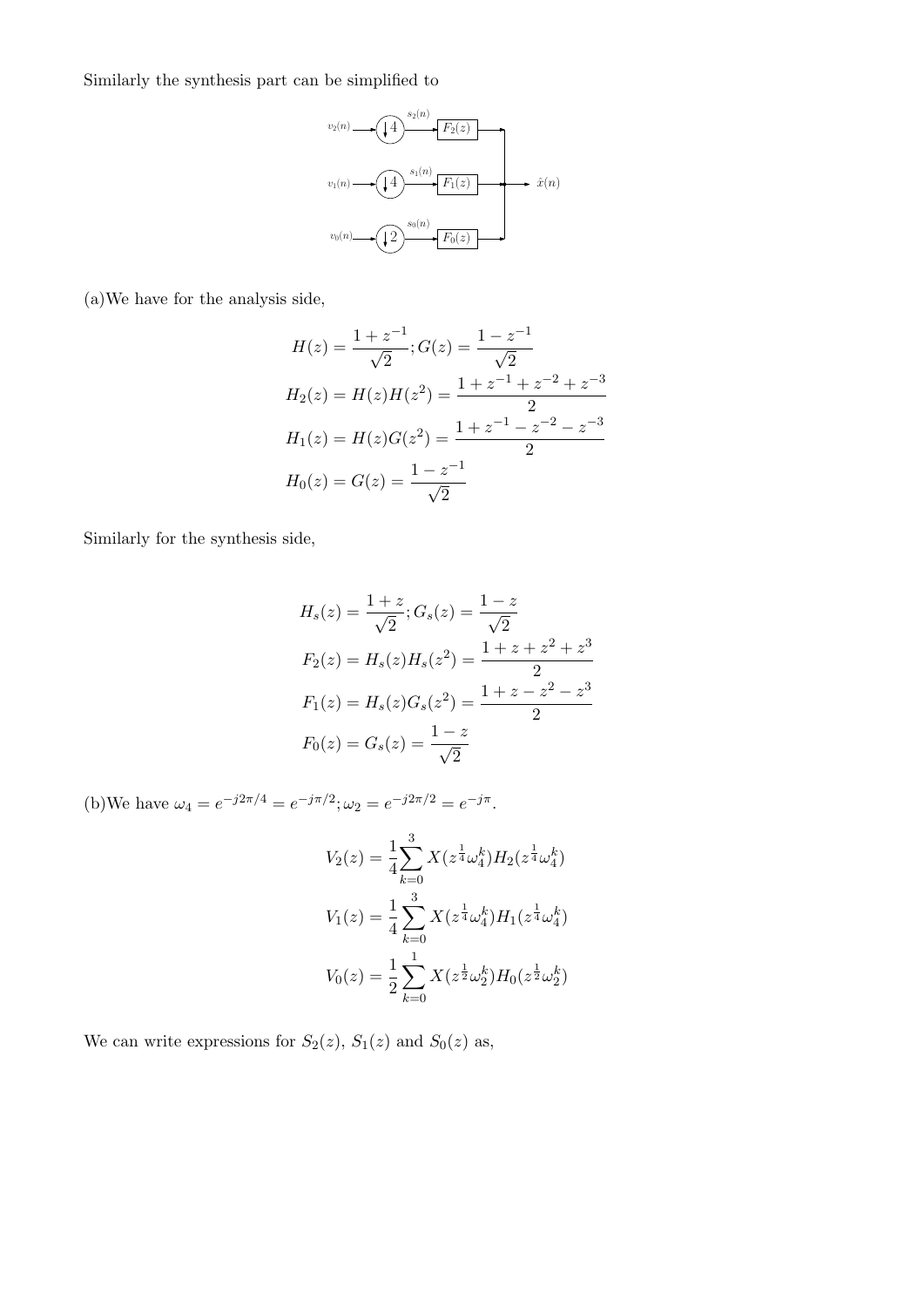$$
S_2(z) = \frac{1}{4} \sum_{k=0}^{3} X(z\omega_4^k) H_2(z\omega_4^k)
$$
  

$$
S_1(z) = \frac{1}{4} \sum_{k=0}^{3} X(z\omega_4^k) H_1(z\omega_4^k)
$$
  

$$
S_0(z) = \frac{1}{2} \sum_{k=0}^{1} X(z\omega_2^k) H_0(z\omega_2^k)
$$

where,

$$
\omega_4^k = \begin{cases}\n1 & k = 0 \\
j & k = 1 \\
-1 & k = 2 \\
-j & k = 3\n\end{cases}
$$
\n
$$
\omega_4^k = \begin{cases}\n1 & k = 0 \\
-1 & k = 1\n\end{cases}
$$

We know

$$
\hat{X}(z) = S_2(z)F_2(z) + S_1(z)F_1(z) + S_0(z)F_0(z)
$$
\n
$$
= \frac{F_2(z)}{4}[X(z)H_2(z) + X(jz)H_2(jz) + X(-z)H_2(-z) + X(-jz)H_2(-jz)]
$$
\n
$$
+ \frac{F_1(z)}{4}[X(z)H_1(z) + X(jz)H_1(jz) + X(-z)H_1(-z) + X(-jz)H_1(-jz)]
$$
\n
$$
+ \frac{F_0(z)}{2}[X(z)H_0(z) + X(-z)H_0(-z)]
$$

This can be rearranged as,

$$
\hat{X}(z) = X(z) \left[ \frac{F_2(z)H_2(z)}{4} + \frac{F_1(z)H_1(z)}{4} + \frac{F_0(z)H_0(z)}{2} \right] \n+ X(jz) \left[ \frac{F_2(z)H_2(jz)}{4} + \frac{F_1(z)H_1(jz)}{4} \right] \n+ X(-z) \left[ \frac{F_2(z)H_2(-z)}{4} + \frac{F_1(z)H_1(-z)}{4} + \frac{F_0(z)H_0(-z)}{2} \right] \n+ X(-jz) \left[ \frac{F_2(z)H_2(-jz)}{4} + \frac{F_1(z)H_1(-jz)}{4} \right]
$$

Plugging in the values of the analysis and synthesis filters we find that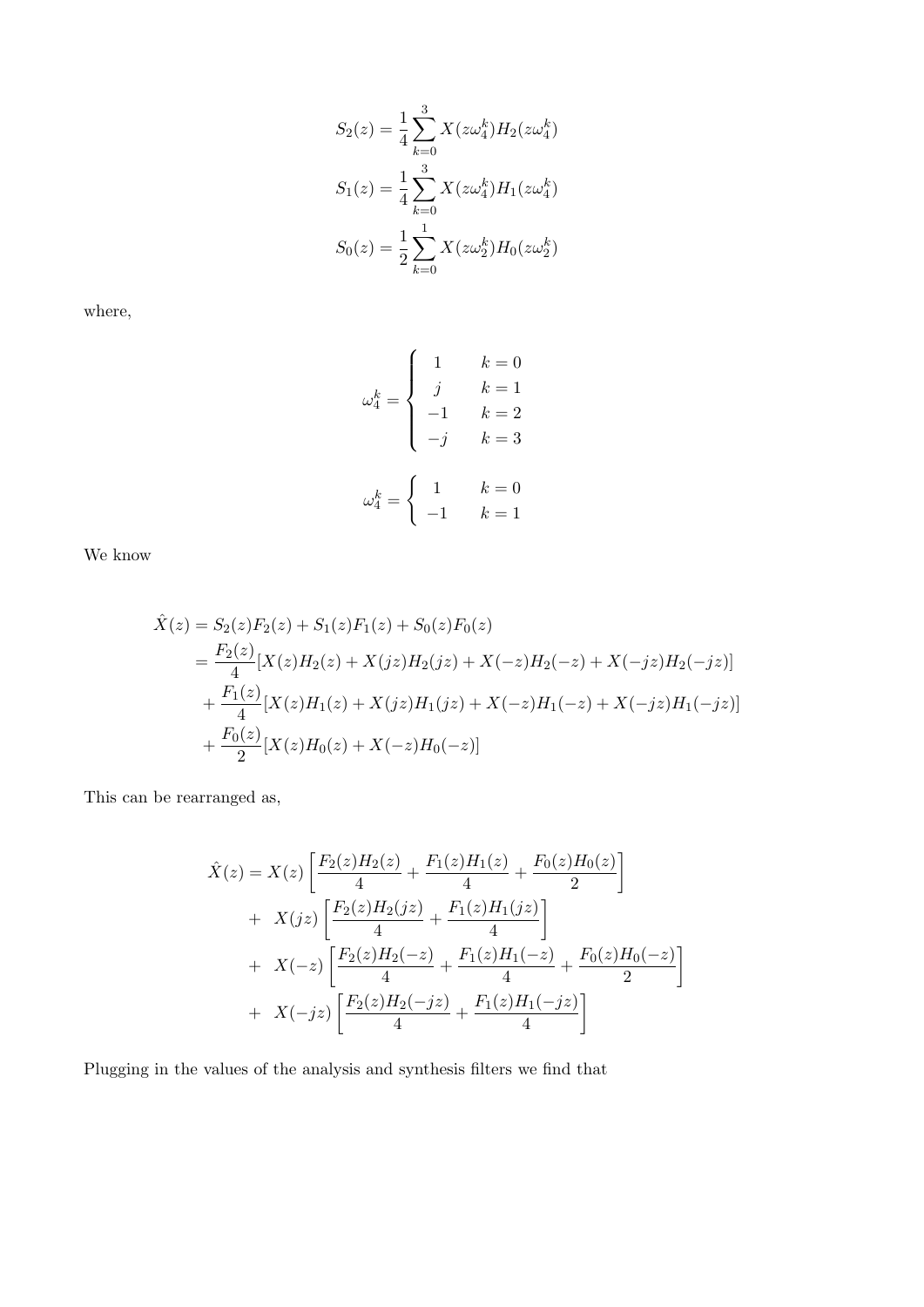$$
\left[\frac{F_2(z)H_2(z)}{4} + \frac{F_1(z)H_1(z)}{4} + \frac{F_0(z)H_0(z)}{2}\right] = 1
$$

$$
\left[\frac{F_2(z)H_2(jz)}{4} + \frac{F_1(z)H_1(jz)}{4}\right] = 0
$$

$$
\left[\frac{F_2(z)H_2(-z)}{4} + \frac{F_1(z)H_1(-z)}{4} + \frac{F_0(z)H_0(-z)}{2}\right] = 0
$$

$$
\left[\frac{F_2(z)H_2(-jz)}{4} + \frac{F_1(z)H_1(-jz)}{4}\right] = 0
$$

Thus we find that,

$$
\hat{X}(z) = X(z)
$$

which shows that we achieve perfect reconstruction.

(c) (i) Strictly complementary: We observe that

$$
\sum_{i=0}^{2} H_i(z) = 1 + \frac{1}{\sqrt{2}} + z^{-1} \left[ 1 - \frac{1}{\sqrt{2}} \right]
$$

$$
\sum_{i=0}^{2} F_i(z) = 1 + \frac{1}{\sqrt{2}} + z \left[ 1 - \frac{1}{\sqrt{2}} \right]
$$

So the filters are not strictly complementary as their summation is not a pure delay.

(ii) All pass complementary:

 $\sum_{i=0}^{3} H_i(z)$  and  $\sum_{i=0}^{3} F_i(z)$  are not all pass functions. So they filters are not all pass complementary. (iii) Power complementary: We observe that

$$
\sum_{i=0}^{2} |H_i(z)|^2 = H_0(z)H_0^*(z) + H_1(z)H_1^*(z) + H_2(z)H_2^*(z)
$$
  

$$
\neq \text{constant}
$$

$$
\sum_{i=0}^{2} |F_i(z)|^2 = F_0(z)F_0^*(z) + F_1(z)F_1^*(z) + F_2(z)F_2^*(z)
$$
  

$$
\neq \text{constant}
$$

Therefore, analysis and synthesis filters are not power complimentary.